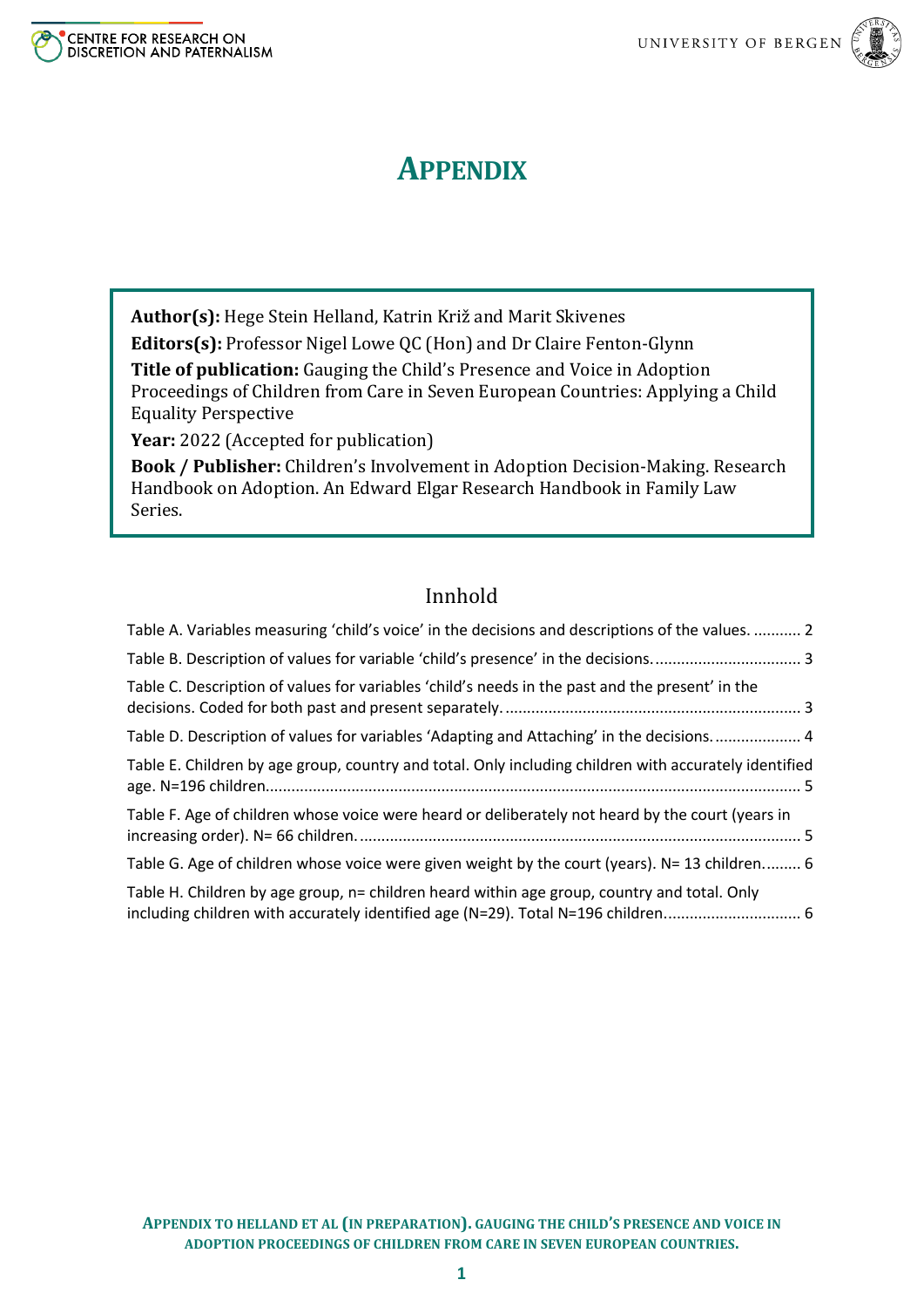



### <span id="page-1-0"></span>**Table A. Variables measuring 'child's voice' in the decisions and descriptions of the values.**

| <b>Variables</b>                                                | Value               | Description of value (coding description)                                                                                                                                                    |
|-----------------------------------------------------------------|---------------------|----------------------------------------------------------------------------------------------------------------------------------------------------------------------------------------------|
| The child's opinion<br>was (was not) heard.                     | 1. Yes              | The child is heard about being adopted (including if the<br>child's spokesperson conveys the child's opinion on<br>adoption).                                                                |
|                                                                 | 2. No               | The child is not heard about being adopted                                                                                                                                                   |
|                                                                 | 3. Too young        | The child is assessed as too young/immature to be asked<br>for its opinion.                                                                                                                  |
|                                                                 | 4. Not mentioned    | Nothing about the child's voice on the matter of adoption                                                                                                                                    |
| The involvement of a<br>spokesperson<br>or<br>guardian ad litem | 1. Yes              | The child is heard about being adopted, including whether<br>the child's spokesperson conveys the child's opinion on<br>adoption                                                             |
|                                                                 | 2. Yes - direct     | The child's opinion is given by the child directly. This<br>includes an opinion expressed via phone or written<br>communication.                                                             |
|                                                                 | $3. Yes - indirect$ | The child's opinion is given via a spokesperson or the<br>opinion of the child on the matter of adoption is collected<br>and conveyed through a guardian, social worker, or<br>spokesperson. |
|                                                                 | 4. No               | The child has not been heard about being adopted.                                                                                                                                            |
|                                                                 | 5. Too young        | The child has been assessed as too young or too immature<br>to be asked for their opinion.                                                                                                   |
|                                                                 | 6. Not mentioned    | There is no information about the child's voice on the<br>matter of adoption.                                                                                                                |
| Description of<br>the<br>child's opinion about<br>the adoption  | 1. Positive         | Statements such as: I want to belong here; I wish for my<br>prospective adopted parents to decide everything for me; I<br>belong here, etc.                                                  |
|                                                                 | 2. Negative         | Negative statement about the adoption or being adopted                                                                                                                                       |
|                                                                 | 3. Unclear          | It is difficult to say whether the child wants to be adopted<br>or not.                                                                                                                      |
|                                                                 | 4. Not mentioned    | The child's opinion about the adoption has not been<br>mentioned (but the child's opinion on other matters might<br>have been).                                                              |
| Extent of the court's<br>weighing of the child's                | 1. Decisive weight  | The child's opinion on the adoption is given decisive<br>weight in the proceeding.                                                                                                           |
| opinion*                                                        | 2. Great weight     | The child's opinion on the adoption matters a lot in the<br>proceedings, but it is not the decisive factor.                                                                                  |
|                                                                 | 3. Some weight      | The child's opinion has been given some weight, but not<br>enough to decide the matter.                                                                                                      |
|                                                                 | 4. None             | The child's opinion is given very little or no weight.                                                                                                                                       |
|                                                                 | 5. Not mentioned    | The judgment does not mention how much weight the<br>child's voice is given.                                                                                                                 |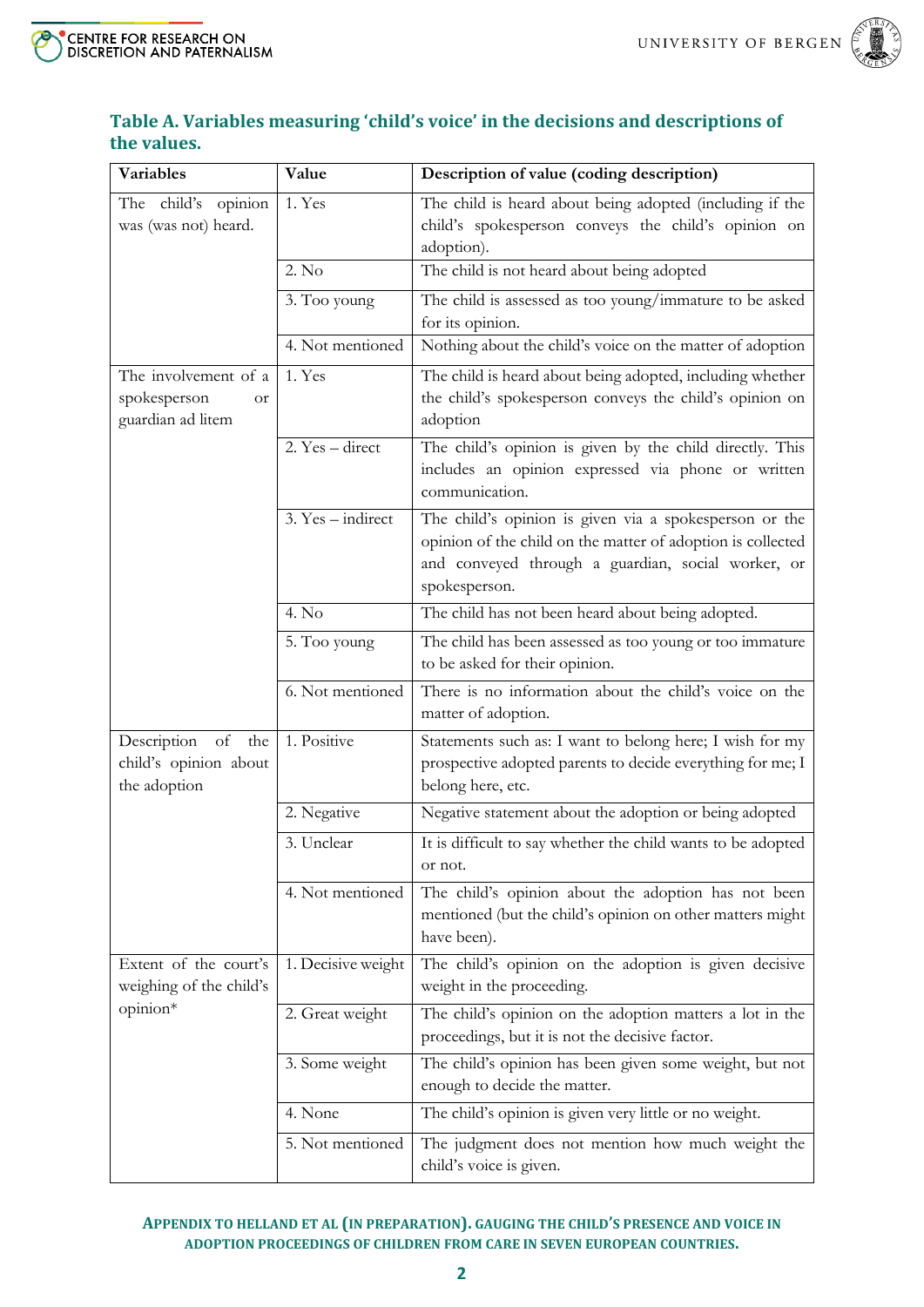

|      | 6. Not applicable The child's voice has not been mentioned by the court or |
|------|----------------------------------------------------------------------------|
| (NA) | county board.                                                              |

*\* We only used the court's reasoning here; other parts of the judgments were excluded because they did not fall within the scope of this study.*

#### <span id="page-2-0"></span>**Table B. Description of values for variable 'child's presence' in the decisions.**

| No information   | The child has not been described or assessed.                                                                                                                                                                                                                                                                                                                                                                                          |
|------------------|----------------------------------------------------------------------------------------------------------------------------------------------------------------------------------------------------------------------------------------------------------------------------------------------------------------------------------------------------------------------------------------------------------------------------------------|
| Very little      | The child has only been briefly mentioned with one or two sentences and little<br>information or general information has been provided, for example, "the child<br>is - similar to all small children - dependent on close attention and care,"                                                                                                                                                                                        |
| Some information | The child has been described a little more (in a paragraph or so), and the<br>description concerns this specific child, not children in general, for example,<br>"the child protection worker explained to the court that there had been focus<br>on the food intake of the child."                                                                                                                                                    |
| A lot            | The judgment contains several paragraphs and information that is specific to<br>this child. It describes the child's physical condition, special features of the child<br>(e. g. the child was born prematurely, with a specific health concern, was born<br>with withdrawal symptoms, or the child was completely healthy, etc.), the<br>physical and/or emotional needs of the child, the child's behavior, and<br>development, etc. |

*\*\* This code encompasses information about how much the child is described. Descriptions do not have to be first-hand. They may rely on reports or statements from institutions or foster parents.*

#### <span id="page-2-1"></span>**Table C. Description of values for variables 'child's needs in the past and the present' in the decisions. Coded for both past and present separately.**

| Attachment issues (AI)         | Yes (mentioned)                       | Diagnosed attachment issues or clear issues<br>relating to attachment. Often described as<br>poor attachment or disorganized attachment.                                                                                                 |  |  |  |
|--------------------------------|---------------------------------------|------------------------------------------------------------------------------------------------------------------------------------------------------------------------------------------------------------------------------------------|--|--|--|
|                                | NM (not mentioned)                    |                                                                                                                                                                                                                                          |  |  |  |
| Child development (CD)         | Yes (mentioned)                       | The child is slow in its development or<br>has 'disturbed'/'distorted' development                                                                                                                                                       |  |  |  |
|                                | NM (not mentioned)                    |                                                                                                                                                                                                                                          |  |  |  |
| Vulnerability (V)              | Yes (mentioned)                       | The child is described as being generally<br>vulnerable / having a vulnerability or needs<br>without specification of what this<br>vulnerability or need consists of. If this<br>vulnerability is the consequence of another             |  |  |  |
|                                | NM (not mentioned)                    | factor (e.g. attachment issues) only code it as<br>that factor. Included here if it is mentioned<br>that the child has a potential vulnerability<br>that may show later (hereditary factors or due<br>to previous experiences / stress). |  |  |  |
| Physical health issues<br>(PH) | Yes (mentioned)<br>NM (not mentioned) | The child has a form of physical disability or<br>chronic disease.                                                                                                                                                                       |  |  |  |
| Psychosocial issues (PS)       | Yes (mentioned)                       | If the child has challenges related to its<br>behavior in social situations. Can show as<br>acting out, aggression, depression, social                                                                                                   |  |  |  |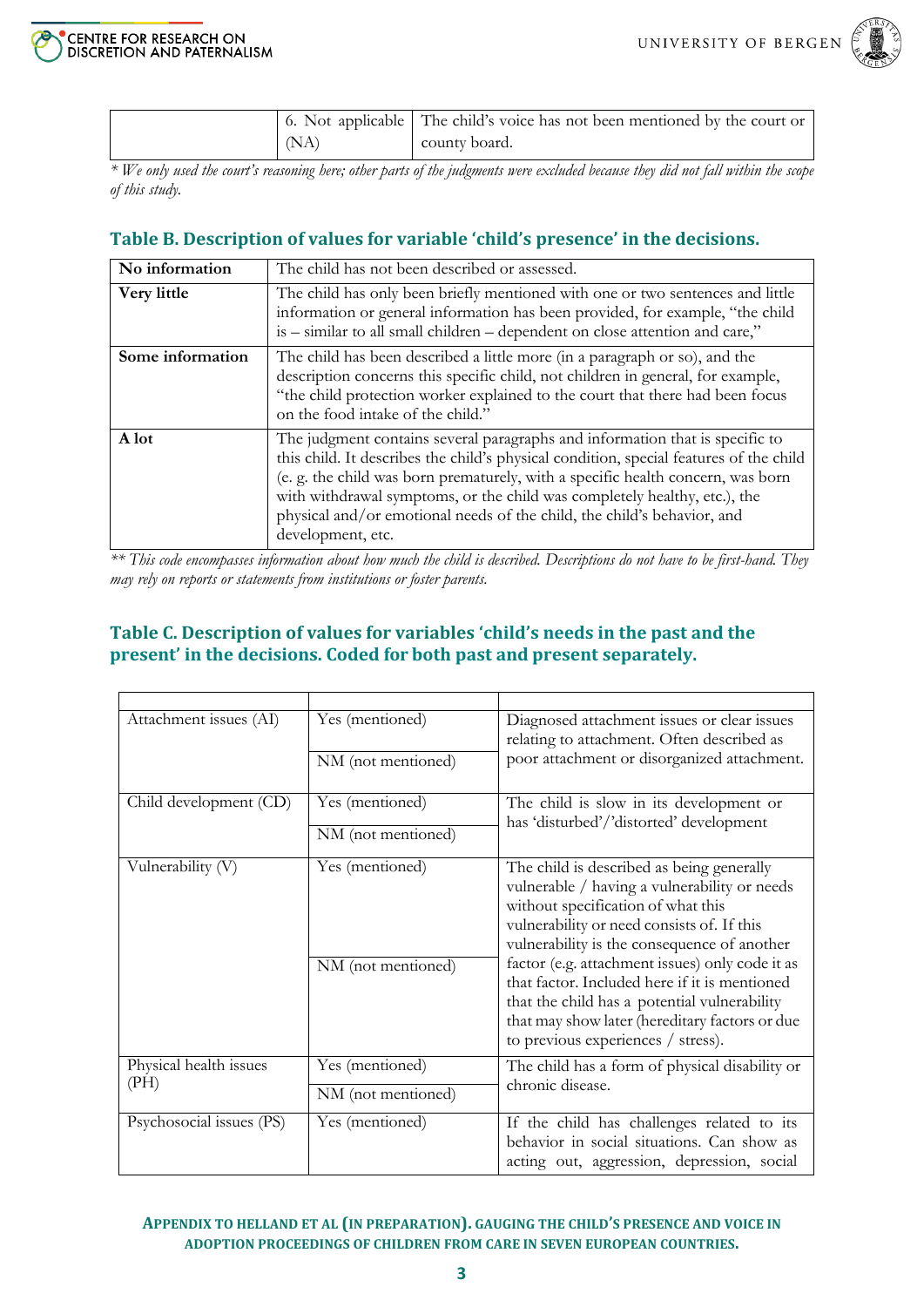

|                            | NM (not mentioned)                    | isolation or difficulties establishing contact.<br>Sometimes described as difficulties playing<br>with other children.                                                                                                                                                               |  |  |
|----------------------------|---------------------------------------|--------------------------------------------------------------------------------------------------------------------------------------------------------------------------------------------------------------------------------------------------------------------------------------|--|--|
| Learning (LD) difficulties | Yes (mentioned)<br>NM (not mentioned) | The child has clear cognitive limitations.<br>This can range from severe learning<br>difficulties to reduced cognitive function. It<br>is often referred to WAIS tests, other IQ and<br>ability tests when these limitations are to be<br>investigated and the score is below normal |  |  |
|                            |                                       | range.                                                                                                                                                                                                                                                                               |  |  |
| Mental health (MH)         | Yes (mentioned)<br>NM (not mentioned) | Such as PTSD or other diagnoses                                                                                                                                                                                                                                                      |  |  |

#### <span id="page-3-0"></span>**Table D. Description of values for variables 'Adapting and Attaching' in the decisions.**

| Child adapting to the<br>new family         | Yes                     | The judgment mentions that the child has adapted well to<br>their new circumstances, has no challenges and is a "normal"<br>child."            |  |  |  |  |
|---------------------------------------------|-------------------------|------------------------------------------------------------------------------------------------------------------------------------------------|--|--|--|--|
|                                             | <b>Not</b><br>mentioned | The way in which the child has adapted to the new family has<br>not been mentioned.                                                            |  |  |  |  |
| Description of the<br>child's attachment to | Good                    | The attachment has been described as good, very good,<br>stable, robust, etc.                                                                  |  |  |  |  |
| the adoptive family                         | Not good                | The attachment has been described as not good, not very<br>good, not present, dysfunctional, disorganized, etc.                                |  |  |  |  |
|                                             | Mixed                   | The attachment to some family but not to other family<br>members has been described as good, or it has been described<br>as varying over time. |  |  |  |  |
|                                             | <b>Not</b>              |                                                                                                                                                |  |  |  |  |
|                                             | mentioned               | The attachment to the adoptive family has not been<br>mentioned.                                                                               |  |  |  |  |
|                                             | N.A.                    | The adoptive family has not yet been determined.                                                                                               |  |  |  |  |
| Description of the<br>child's attachment to | Good                    | The attachment has been described as good, very good,<br>stable, robust, etc.                                                                  |  |  |  |  |
| the biological family                       | Not good                | The attachment has been described as not good, not very<br>good, not present, dysfunctional, disorganized, etc.                                |  |  |  |  |
|                                             | Mixed                   | The attachment to some family but not to other family<br>members has been described as good, or it has been described<br>as varying over time. |  |  |  |  |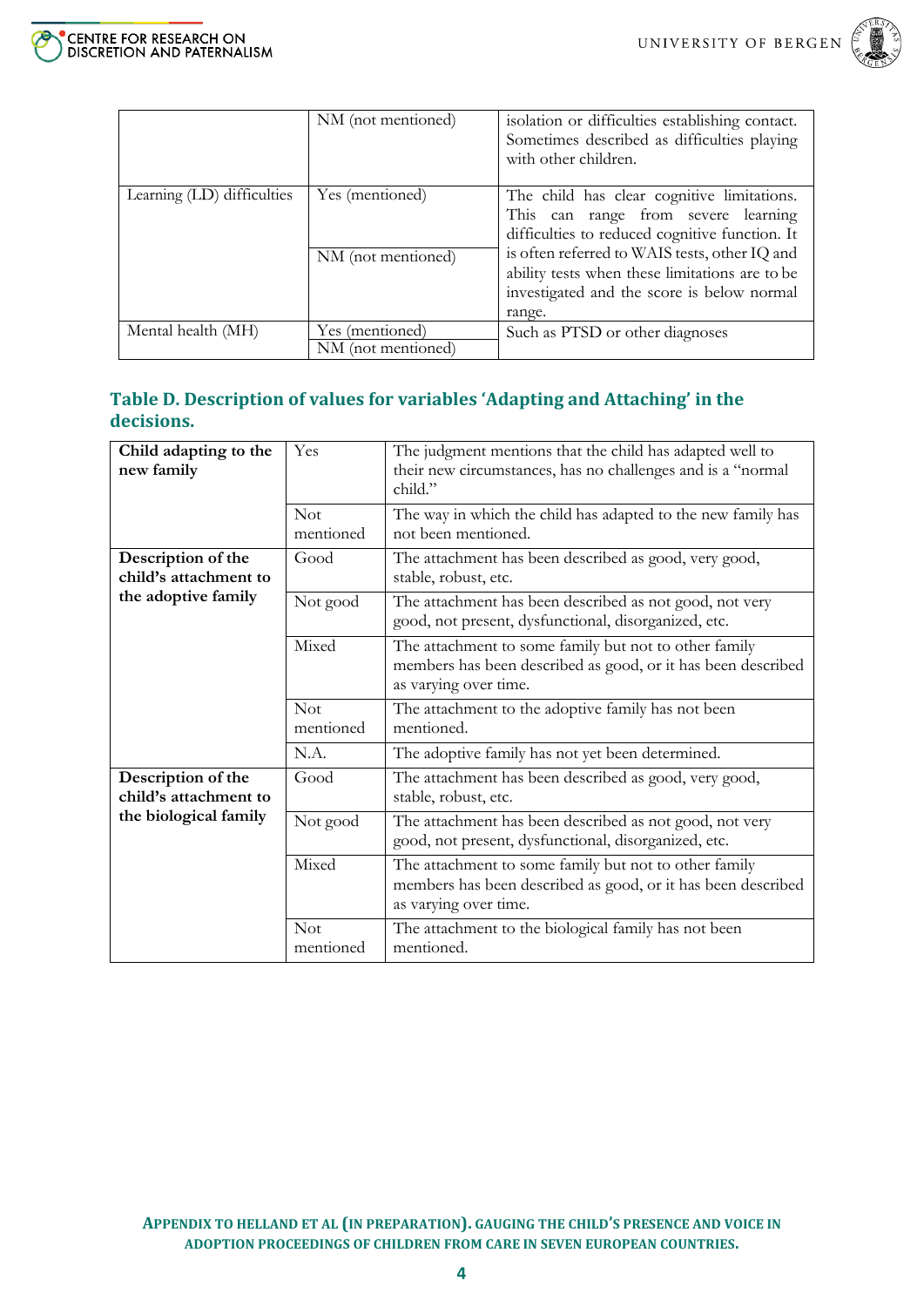



#### <span id="page-4-0"></span>**Table E. Children by age group, country and total. Only including children with accurately identified age. N=196 children**

|              | Age group   |                |                |                |       |  |  |  |
|--------------|-------------|----------------|----------------|----------------|-------|--|--|--|
|              | $0-4$ years | 5-6 years      | $7-11$ years   | $12-17$ years  | Total |  |  |  |
| Austria      |             | $\Omega$       | 5              |                | 7     |  |  |  |
| England      | 65          | $\overline{Q}$ |                | $\Omega$       | 81    |  |  |  |
| Estonia      | 3           | $\theta$       | $\overline{2}$ | $\Omega$       | 5     |  |  |  |
| Finland      | 3           | 3              | $\overline{2}$ | 3              | 11    |  |  |  |
| Germany      | 13          | 5              |                | $\Omega$       | 25    |  |  |  |
| Norway       | 34          | 13             | 6              |                | 60    |  |  |  |
| Spain        | 2           |                | 2              | $\overline{2}$ | 7     |  |  |  |
| <b>Total</b> | 121         | 31             | 31             | 13             | 196   |  |  |  |

#### <span id="page-4-1"></span>**Table F. Age of children whose voice were heard or deliberately not heard by the court (years in increasing order). N= 66 children.**

|                              | Total<br>children<br>heard |                                                                          |                                                               |                                                | Too young to<br>be heard                                          |                |                          |                |
|------------------------------|----------------------------|--------------------------------------------------------------------------|---------------------------------------------------------------|------------------------------------------------|-------------------------------------------------------------------|----------------|--------------------------|----------------|
|                              |                            | Age<br>$heard -$<br>direct                                               | Age<br>$heard -$<br>indirect                                  | Age<br>$\boldsymbol{heat}-$<br>unknow<br>n how |                                                                   | <b>Total</b>   |                          |                |
| Country                      | $N=37$                     | $N=16$                                                                   | $N = 18$                                                      | $N = 3$                                        | $N=29$                                                            | $N=66$         | <b>Meana</b>             | <b>Mediana</b> |
| Austria                      | $\overline{0}$             | $\frac{1}{2}$                                                            | $\overline{\phantom{a}}$                                      | $\bar{\phantom{a}}$                            |                                                                   | $\Omega$       | $\overline{\phantom{a}}$ | $\frac{1}{2}$  |
| England                      | 6                          | 11                                                                       | $5 - 6 - 7 -$<br>$7 - 7$                                      |                                                | $0 - 0 - 0 - 0 - 0 -$<br>$0 - 0 - 0 - 0 - 1 -$<br>$1 - 1 - 3 - 4$ | 20             | 2.65                     | $\mathcal{I}$  |
| Estonia                      | 5                          | $10 - 10$<br>$-212$                                                      | $>7 - 57$                                                     | $\overline{a}$                                 | $3 - 10 - 10 - 10$<br>$10 - 10$                                   | 10             | 6.5                      | 6.5            |
| Finland                      | 3                          | $12 - 14$                                                                | 10                                                            | $\overline{\phantom{a}}$                       | 10                                                                | $\overline{4}$ | 11.5                     | 11             |
| Germany                      | 8                          | $3 - 5 - 7 -$<br>$8 - 9 -$<br>$X^b - X^b$<br>$-\, \mathrm{X}^\mathrm{b}$ |                                                               | $\qquad \qquad \blacksquare$                   | $\sqrt{2}$                                                        | $\overline{9}$ | 5.6                      | 6              |
| Norway                       | 14                         | $15 - 16$                                                                | $6 - 8 - 8 -$<br>$9 - 9 - 10$ 4 - 12 -<br>$-12 - 13$<br>$-14$ | 12                                             | $1 - 2 - 4 - 4 - 4 -$<br>$5 - 7$                                  | 21             | 8.3                      | $\mathcal S$   |
| Spain                        | $\mathbf{1}$               | $\omega$                                                                 | $X^{\rm b}$                                                   | $\overline{a}$                                 | $X^{\rm b}$                                                       | 2              | $\mathcal{L}$            | L,             |
| Total<br>mean <sup>a</sup>   |                            | 10                                                                       | 8,7                                                           | 9,3                                            | 2,2                                                               |                |                          |                |
| Total<br>median <sup>a</sup> |                            | 10                                                                       | $\delta$                                                      | 12                                             | $\mathcal{I}$                                                     |                |                          |                |

**<sup>a</sup>** Calculations of mean and median exclude children whose age is not known (n=5) and where the child's age is presumed ( $n=8$ , Estonia);  $bX =$ Child's age is unknown.